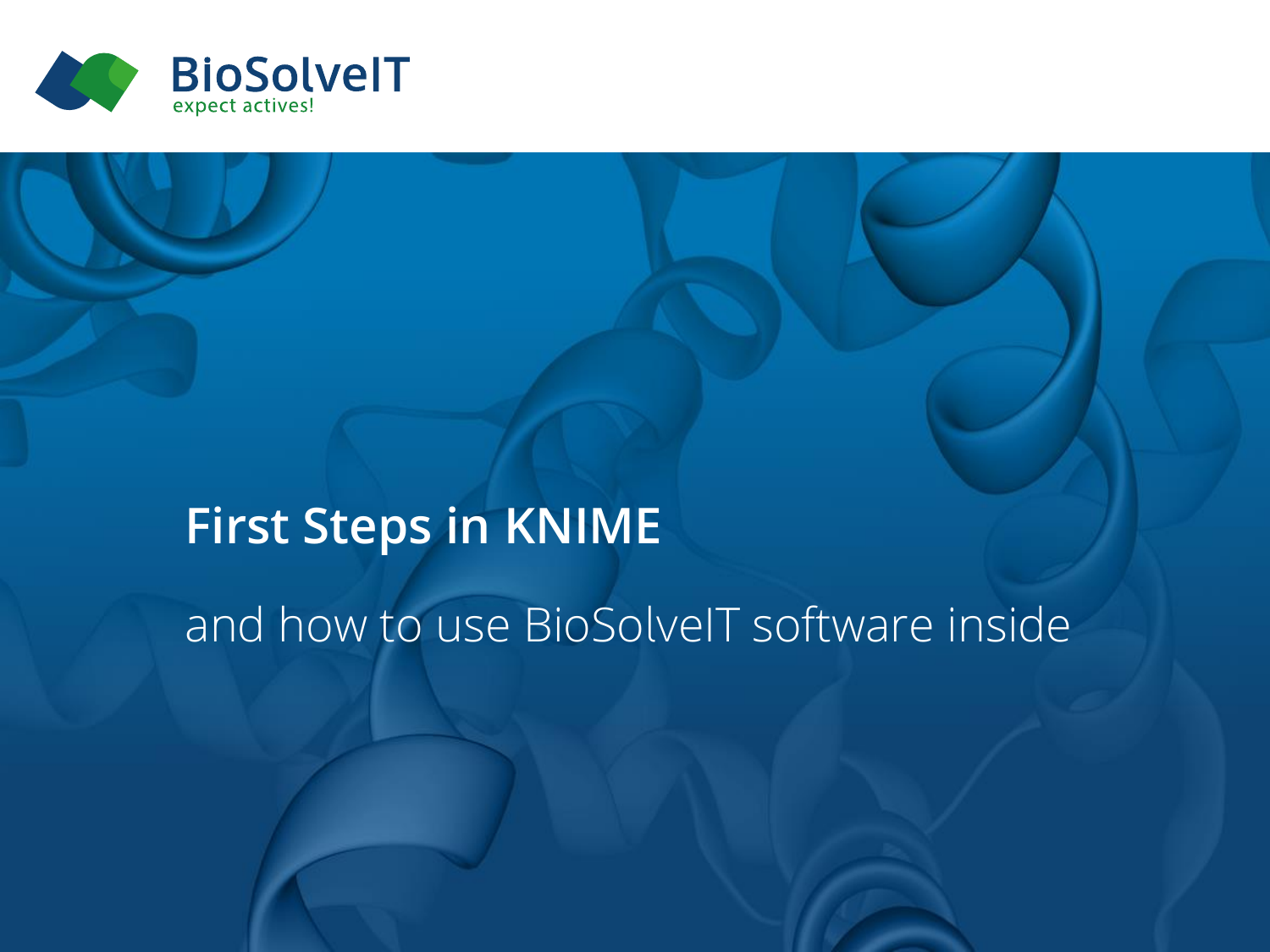First, you have to install KNIME from here : <https://www.knime.com/downloads/download-knime>

KNIME itself provides quite good video tutorials for the general use of their software here: <https://www.knime.org/knime-online-self-training-lesson-1>

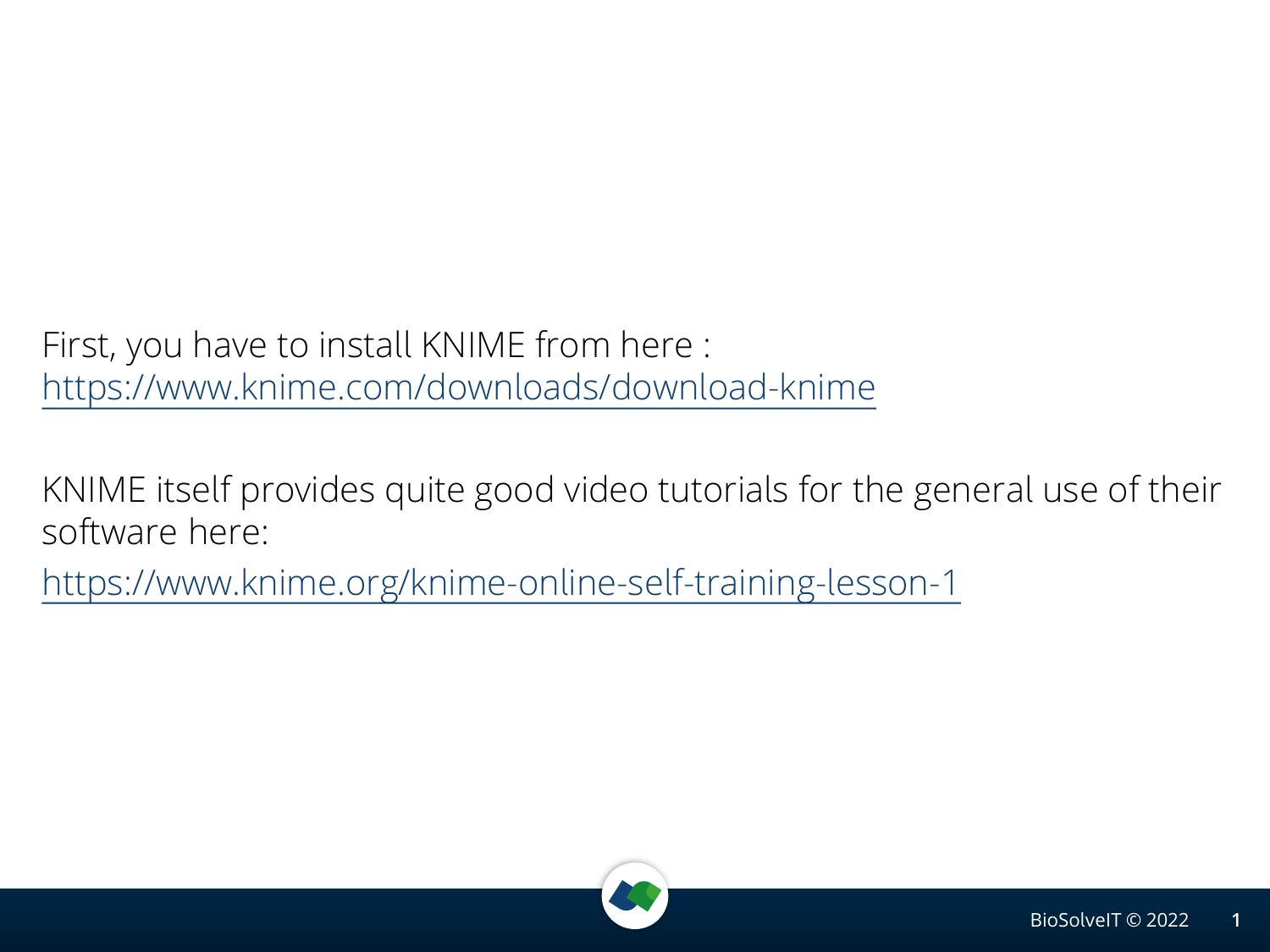KNIME has a slightly unusual way to add new nodes. Go to:



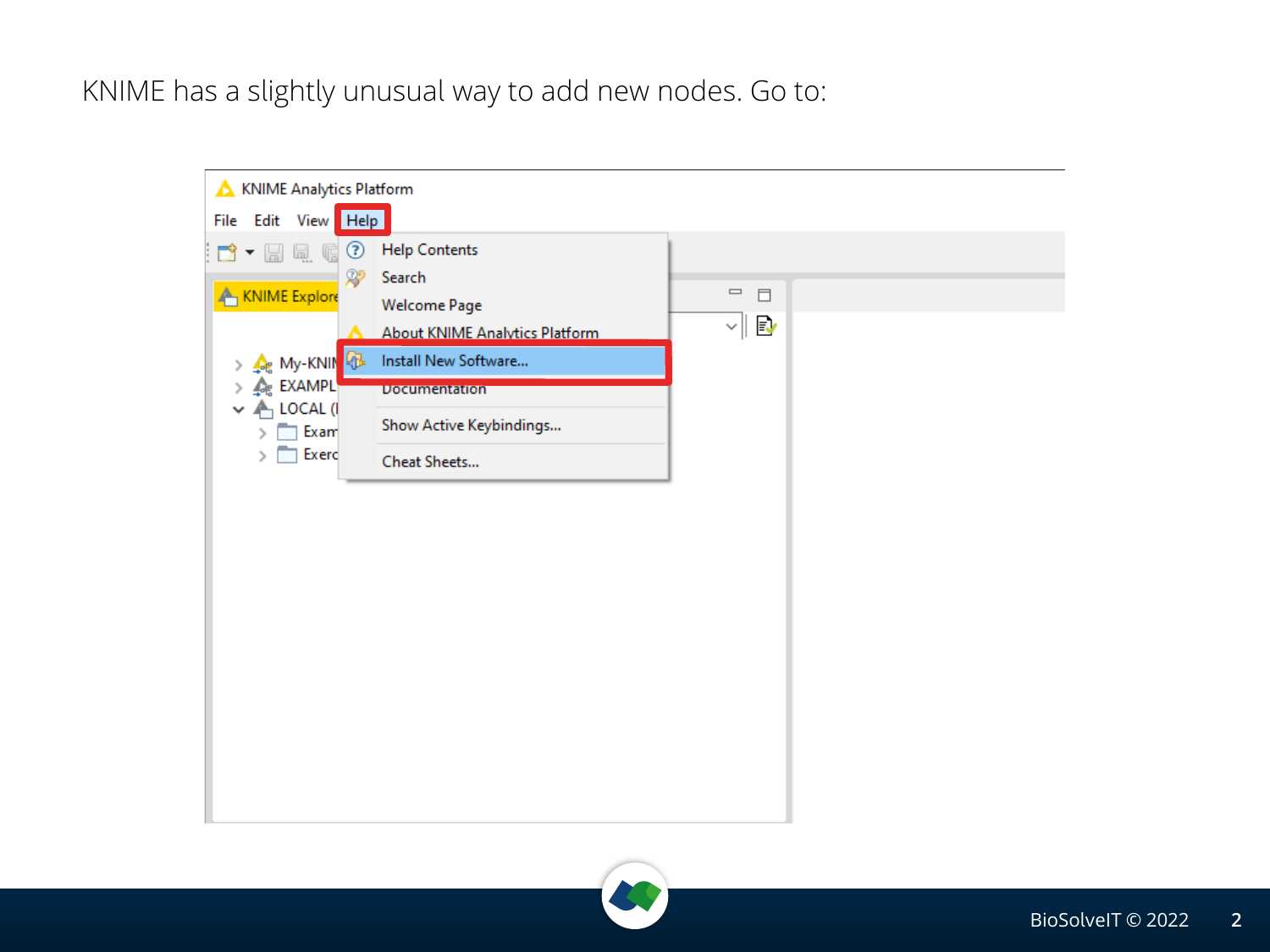1) Paste [https://www.biosolveit.de/KNIME/download/biosolveit\\_knime\\_nodes](https://www.biosolveit.de/KNIME/download/biosolveit_knime_nodes) (and press enter)

2) Mark checkbox

| $\triangle$ Install                                                          |                                       |        | $\times$<br>□ |
|------------------------------------------------------------------------------|---------------------------------------|--------|---------------|
| <b>Available Software</b><br>Check the items that you wish to install.       |                                       |        |               |
|                                                                              |                                       |        |               |
| http://www.biosolveit.de/KNIME/download/biosolveit_knime_nodes<br>Work with: | $\checkmark$                          | Add    |               |
|                                                                              |                                       |        | Manage        |
| type filter text                                                             |                                       |        |               |
| <b>Name</b>                                                                  | Version                               |        |               |
| ☑<br><b>00 BioSolvelT Nodes and Tools</b><br>$\mathcal{P}$                   |                                       |        |               |
|                                                                              |                                       |        |               |
|                                                                              |                                       |        |               |
|                                                                              |                                       |        |               |
|                                                                              |                                       |        |               |
|                                                                              |                                       |        |               |
| Select All<br><b>Deselect All</b><br>13 items selected                       |                                       |        |               |
| <b>Details</b>                                                               |                                       |        |               |
|                                                                              |                                       |        | ů             |
|                                                                              |                                       |        |               |
| Show only the latest versions of available software                          | Hide items that are already installed |        |               |
| Group items by category                                                      | What is already installed?            |        |               |
| Show only software applicable to target environment                          |                                       |        |               |
| ○ Contact all update sites during install to find required software          |                                       |        |               |
|                                                                              |                                       |        |               |
|                                                                              |                                       |        |               |
|                                                                              |                                       |        |               |
|                                                                              |                                       |        |               |
|                                                                              | $<$ Back<br>Next >                    | Einish | Cancel        |
|                                                                              |                                       |        |               |

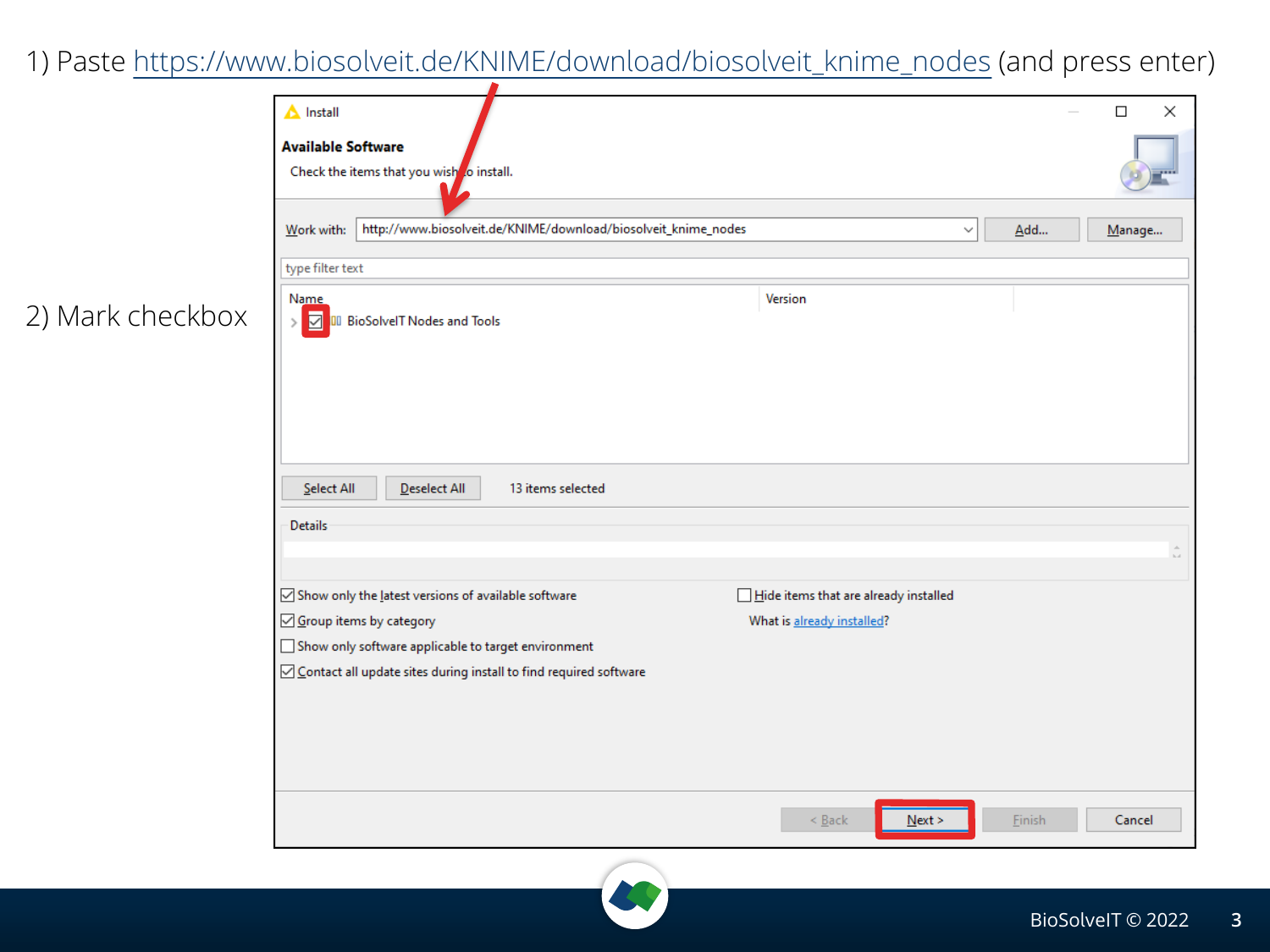1) Install also the community nodes from:

2) Mark checkbox

[https://update.knime.com/community-contributions/4.1](https://update.knime.com/community-contributions/4.2) (and press enter) [https://update.knime.com/community-contributions/trusted/4.1](https://update.knime.com/community-contributions/trusted/4.2)

(in case you have another version replace the 4.1 with your version number)



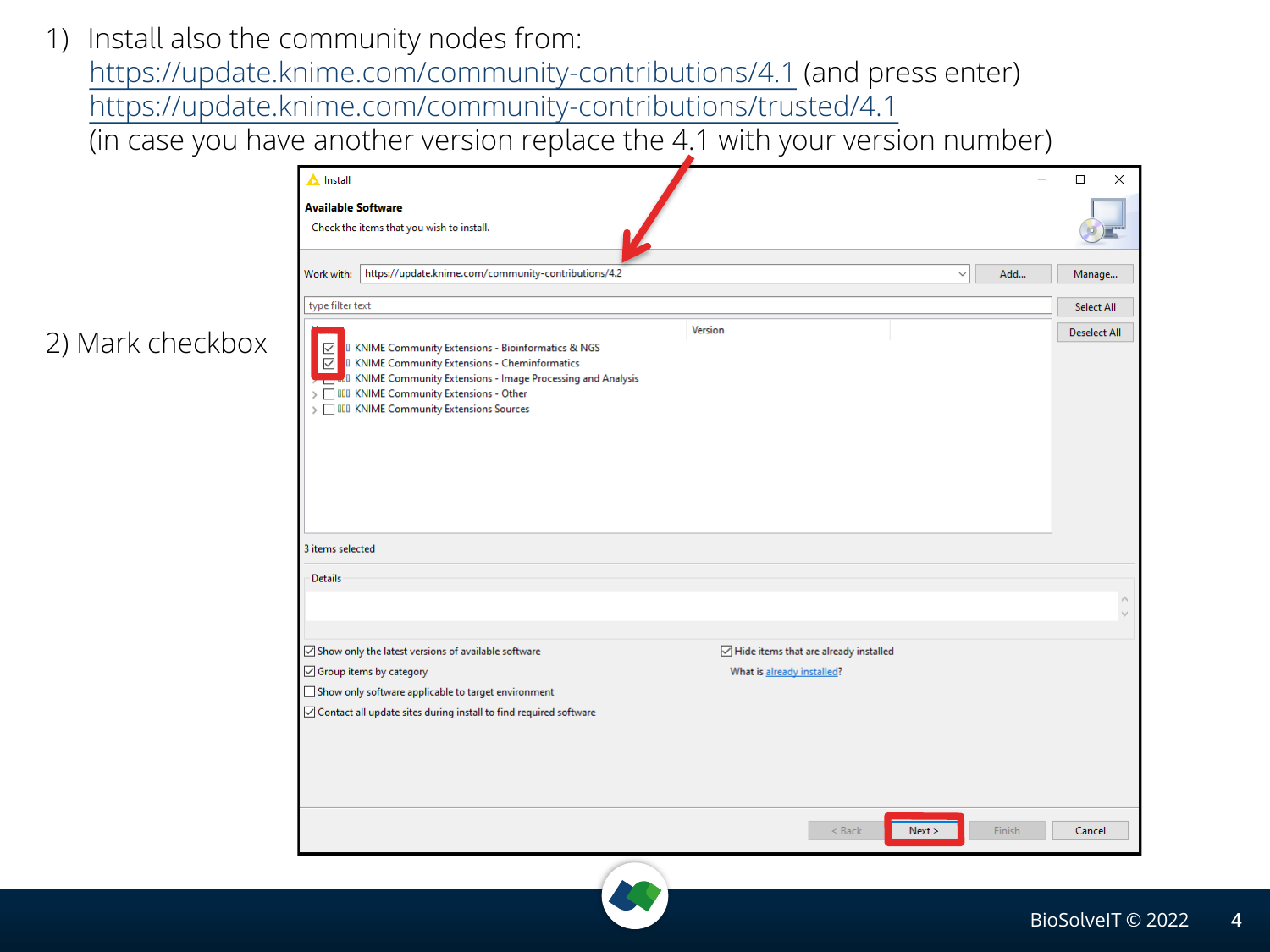## After restart of KNIME you will have the BioSolveIT nodes here

| KNIME Analytics Platform<br>$\Box$<br>$\overline{\phantom{a}}$<br>File Edit View Help<br>$\Box \bullet \boxdot \boxdot \boxdot \boxdot$<br><b>Quick Access</b><br>$-$<br>A. KNIME Explorer 22<br>$\qquad \qquad \Box$<br>Welcome to KNIME Analytics Platform 23<br>기타<br>田田田 参考                                                                                                                                                                                                                                                                                                                                                                                                                                                                                                                                                                                                                                                                                                                                                                                                                                                                                                                                                                                                                                                                                                                                                                                                                                                                                                                                                                                  |
|------------------------------------------------------------------------------------------------------------------------------------------------------------------------------------------------------------------------------------------------------------------------------------------------------------------------------------------------------------------------------------------------------------------------------------------------------------------------------------------------------------------------------------------------------------------------------------------------------------------------------------------------------------------------------------------------------------------------------------------------------------------------------------------------------------------------------------------------------------------------------------------------------------------------------------------------------------------------------------------------------------------------------------------------------------------------------------------------------------------------------------------------------------------------------------------------------------------------------------------------------------------------------------------------------------------------------------------------------------------------------------------------------------------------------------------------------------------------------------------------------------------------------------------------------------------------------------------------------------------------------------------------------------------|
|                                                                                                                                                                                                                                                                                                                                                                                                                                                                                                                                                                                                                                                                                                                                                                                                                                                                                                                                                                                                                                                                                                                                                                                                                                                                                                                                                                                                                                                                                                                                                                                                                                                                  |
|                                                                                                                                                                                                                                                                                                                                                                                                                                                                                                                                                                                                                                                                                                                                                                                                                                                                                                                                                                                                                                                                                                                                                                                                                                                                                                                                                                                                                                                                                                                                                                                                                                                                  |
|                                                                                                                                                                                                                                                                                                                                                                                                                                                                                                                                                                                                                                                                                                                                                                                                                                                                                                                                                                                                                                                                                                                                                                                                                                                                                                                                                                                                                                                                                                                                                                                                                                                                  |
|                                                                                                                                                                                                                                                                                                                                                                                                                                                                                                                                                                                                                                                                                                                                                                                                                                                                                                                                                                                                                                                                                                                                                                                                                                                                                                                                                                                                                                                                                                                                                                                                                                                                  |
| Open for Innovation = *<br>Q Search KNIME Hub for workflows, nodes and more<br>My-KNIME-Hub (hub.knime.com)<br><b>KNIME</b><br>> <a> EXAMPLES (knime@hub.knime.com)<br/>v A LOCAL (Local Workspace)<br/><math>\sum</math> Example Workflows<br/><math>\sum</math> Exercises</a>                                                                                                                                                                                                                                                                                                                                                                                                                                                                                                                                                                                                                                                                                                                                                                                                                                                                                                                                                                                                                                                                                                                                                                                                                                                                                                                                                                                  |
| <b>Welcome back</b>                                                                                                                                                                                                                                                                                                                                                                                                                                                                                                                                                                                                                                                                                                                                                                                                                                                                                                                                                                                                                                                                                                                                                                                                                                                                                                                                                                                                                                                                                                                                                                                                                                              |
| There are updates for 12 extensions available.<br>$\circ$<br><b>Update now</b>                                                                                                                                                                                                                                                                                                                                                                                                                                                                                                                                                                                                                                                                                                                                                                                                                                                                                                                                                                                                                                                                                                                                                                                                                                                                                                                                                                                                                                                                                                                                                                                   |
| $\vee$ = $\Box$<br> R <br>Node Repository<br>11/12/13<br>> 10<br><b>TELESCO</b><br>$\rightarrow$ Manipulation<br>$> 0$ Views<br>> 8 Analytics<br>$\rightarrow$ $\triangleq$ DB<br>13<br>12<br>11<br><b>O<sub>o</sub></b> Other Data Types<br>Blog<br>> <> Structured Data<br>$\rightarrow$ $\leftrightarrow$ Scripting<br>How cohort analysis reveals a<br>> John B. Services<br>comprehensive view of<br><b>Tips &amp; Tricks</b><br>Events<br>> Ap Community Nodes<br>> <a> KNIME Labs<br/><b>business</b><br/>Split a string into multiple<br/><b>KNIME Spring Summit 2020</b><br/>&gt; Vorkflow Control<br/>A marketing campaign can make customer<br/><math display="inline">&gt; \stackrel{\wedge}{\Delta}^{\wedge}</math> Workflow Abstraction<br/>columns<br/>Join us in Berlin for a week of data science in<br/>&gt; O Social Media<br/>numbers boom for a while. But what are the<br/>Use the "Cell Splitter" node to split a string<br/>action.<br/>&gt; <br/> Reporting<br/>effects in the long run?<br/>&gt; &amp; Chemistry<br>column by a delimiter into multiple columns.<br/><b>49 BioSolvelT Nodes</b><br/>△KNL ※ □ □<br/><b>Find out more</b><br/>Learn more<br/>Learn more<br/>Search workflows, nod<br/><b>BARR</b> CHE-D-1<br/>D Console &amp;<br/><b>RE Outline 33</b><br/>An outline is not available.<br/><b>KNIME Console</b><br/><br/><br/>Welcome to KNIME Analytics Platform v4.1.0.v201912201424<br/><math>\cdots</math><br/><math>\cdots</math><br/>*** Copyright by KNIME AG, Zurich, Switzerland *** ****<br/>Log file is located at: D:\Programs\Knime\workflows\.metadata\knime\knime.log<br/><math>\epsilon</math></br></a> |
|                                                                                                                                                                                                                                                                                                                                                                                                                                                                                                                                                                                                                                                                                                                                                                                                                                                                                                                                                                                                                                                                                                                                                                                                                                                                                                                                                                                                                                                                                                                                                                                                                                                                  |

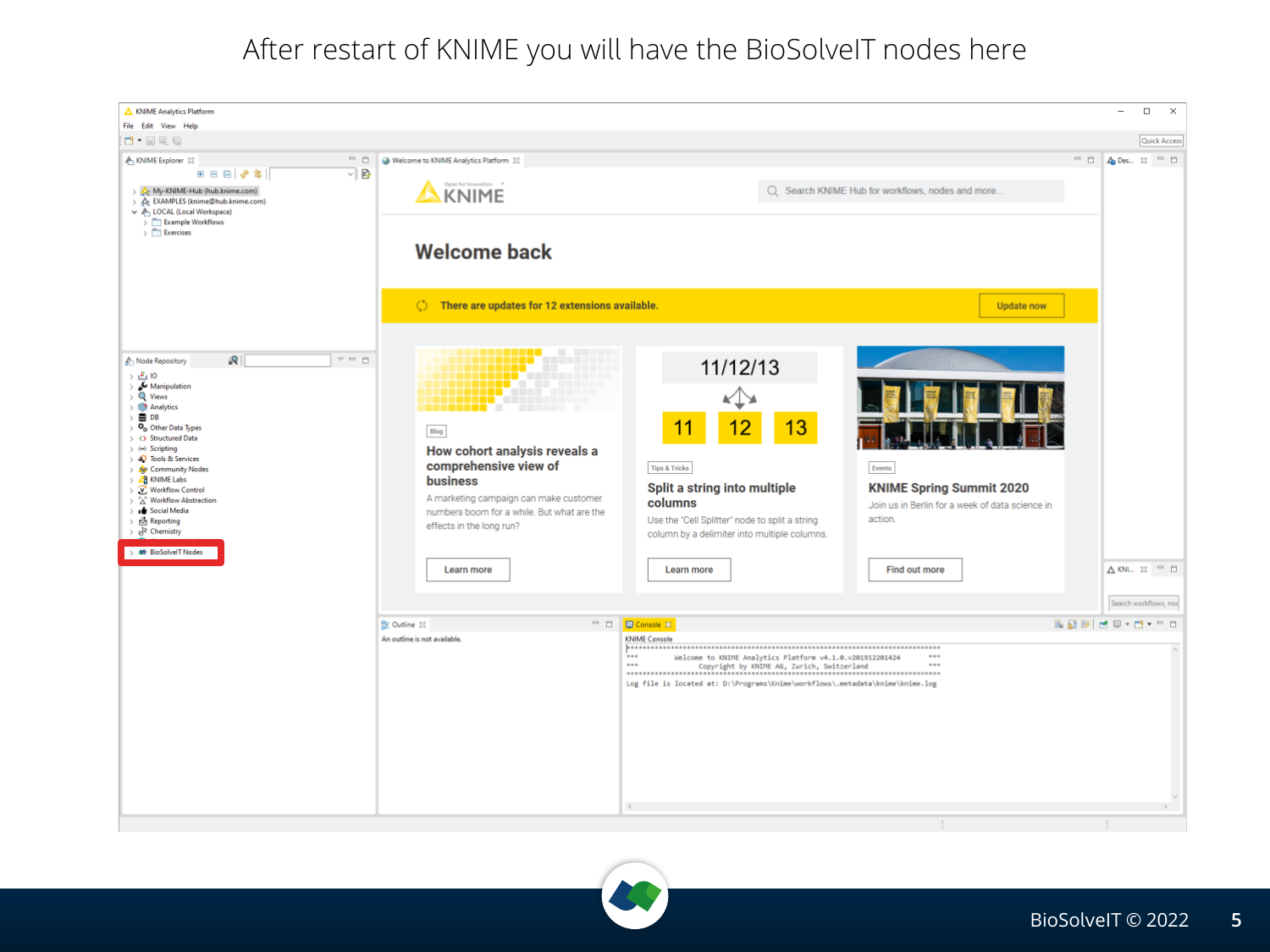

## 1) Go to the Preferences: 2) Then this pops up. Go to >KNIME >BioSolveIT Settings and select the path to your license

| <b>A</b> Preferences                                                                                                                                                                                                                                                                                       |                                                                                                                                                                                                                                                                                                                                                                                                                                     | п                       | $\times$                                                    |
|------------------------------------------------------------------------------------------------------------------------------------------------------------------------------------------------------------------------------------------------------------------------------------------------------------|-------------------------------------------------------------------------------------------------------------------------------------------------------------------------------------------------------------------------------------------------------------------------------------------------------------------------------------------------------------------------------------------------------------------------------------|-------------------------|-------------------------------------------------------------|
| type filter text                                                                                                                                                                                                                                                                                           | <b>BioSolvelT</b>                                                                                                                                                                                                                                                                                                                                                                                                                   |                         | $\Leftrightarrow$ $\rightarrow$ $\rightarrow$ $\rightarrow$ |
| $\vee$ KNIME<br><b>BioSolvelT</b><br><b>CHEMIERS</b><br><b>Customization Profi</b><br>Data Storage<br><b>Databases</b><br>Databases (legacy)<br>Deeplearning4J Inter<br>> Erlwood<br><b>GKN Docker</b><br><b>Generic KNIME Nod</b><br><b>Groovy Scripting</b><br>> HCS-Tools<br><b>Image Processing PI</b> | C:\Users\franklin.PERSIL\Documents\30sep2020_biosolveit.lic<br>License source:<br>License source format This may be either<br>- a license file with Jic extension<br>- a directory containing one or more license files<br>- a license server, prepended by "@", e.g. "@license"<br>- a license server with port specification, e.g. "56700@license"<br>- a combination of each above, separated by ";"<br><b>Test Installation</b> | Browse                  |                                                             |
| <b>JavaScript Views</b><br><b>KNIME</b> Explorer<br>$>$ KNIME GUI<br>Kerberos<br>$>$ Marvin<br><b>Master Key</b><br><b>Matlab Scripting</b><br>Meta Info Preferenci<br>PIA - Protein Inferen<br>$\mathbf{r}$<br>∢                                                                                          | Fenster ausschneiden                                                                                                                                                                                                                                                                                                                                                                                                                | <b>Restore Defaults</b> | Apply                                                       |
|                                                                                                                                                                                                                                                                                                            | <b>Apply and Close</b>                                                                                                                                                                                                                                                                                                                                                                                                              | Cancel                  |                                                             |

Afterwards you can properly work with BioSolveIT nodes.

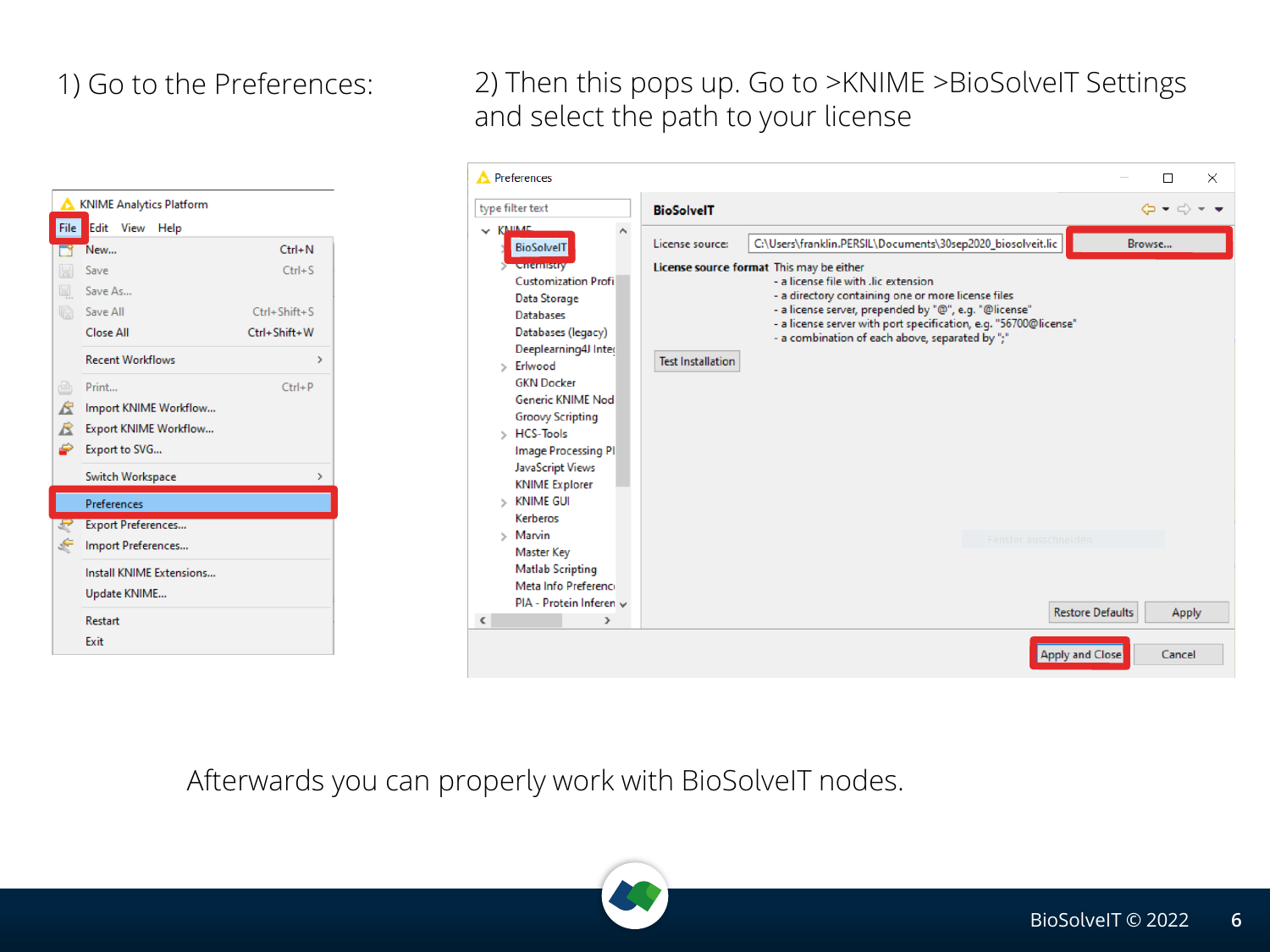

### import an existing workflow and the create a new workflow

| <b>KNIME Analytics Platform</b> |                            |                           |                       |      |              |               |  |
|---------------------------------|----------------------------|---------------------------|-----------------------|------|--------------|---------------|--|
| File                            | Edit                       |                           | View Node             | Help |              |               |  |
| ГŸ                              | New                        |                           |                       |      | $Ctrl + N$   |               |  |
| H                               | Save                       |                           |                       |      | $Ctrl + S$   |               |  |
| 61                              | Save As                    |                           |                       |      |              |               |  |
| r)                              | Save All                   |                           |                       |      | Ctrl+Shift+S |               |  |
|                                 | Close All                  |                           |                       |      | Ctrl+Shift+W |               |  |
| ۰l≡h                            | Print                      |                           |                       |      | $Ctrl + P$   |               |  |
|                                 |                            |                           | Import KNIME Workflow |      |              |               |  |
| B                               | Export KNIME Workflow      |                           |                       |      |              |               |  |
|                                 | Import from MyExperiment   |                           |                       |      |              |               |  |
|                                 | Export to MyExperiment     |                           |                       |      |              |               |  |
|                                 | Export as Docker Container |                           |                       |      |              |               |  |
|                                 | Switch Workspace           |                           |                       |      |              | $\rightarrow$ |  |
|                                 | Preferences                |                           |                       |      |              |               |  |
| ₹                               |                            | <b>Export Preferences</b> |                       |      |              |               |  |
|                                 | Import Preferences         |                           |                       |      |              |               |  |
|                                 | Install KNIME Extensions   |                           |                       |      |              |               |  |

| KNIME Analytics Platform |                                 |            |  |  |  |
|--------------------------|---------------------------------|------------|--|--|--|
| File                     | Edit View Help                  |            |  |  |  |
|                          | d - 5 4 6                       |            |  |  |  |
|                          | New KNIME Workflow              |            |  |  |  |
|                          | <b>New KNIME Workflow Group</b> |            |  |  |  |
|                          | Other                           | $Ctrl + M$ |  |  |  |

## For now, let's create a new!

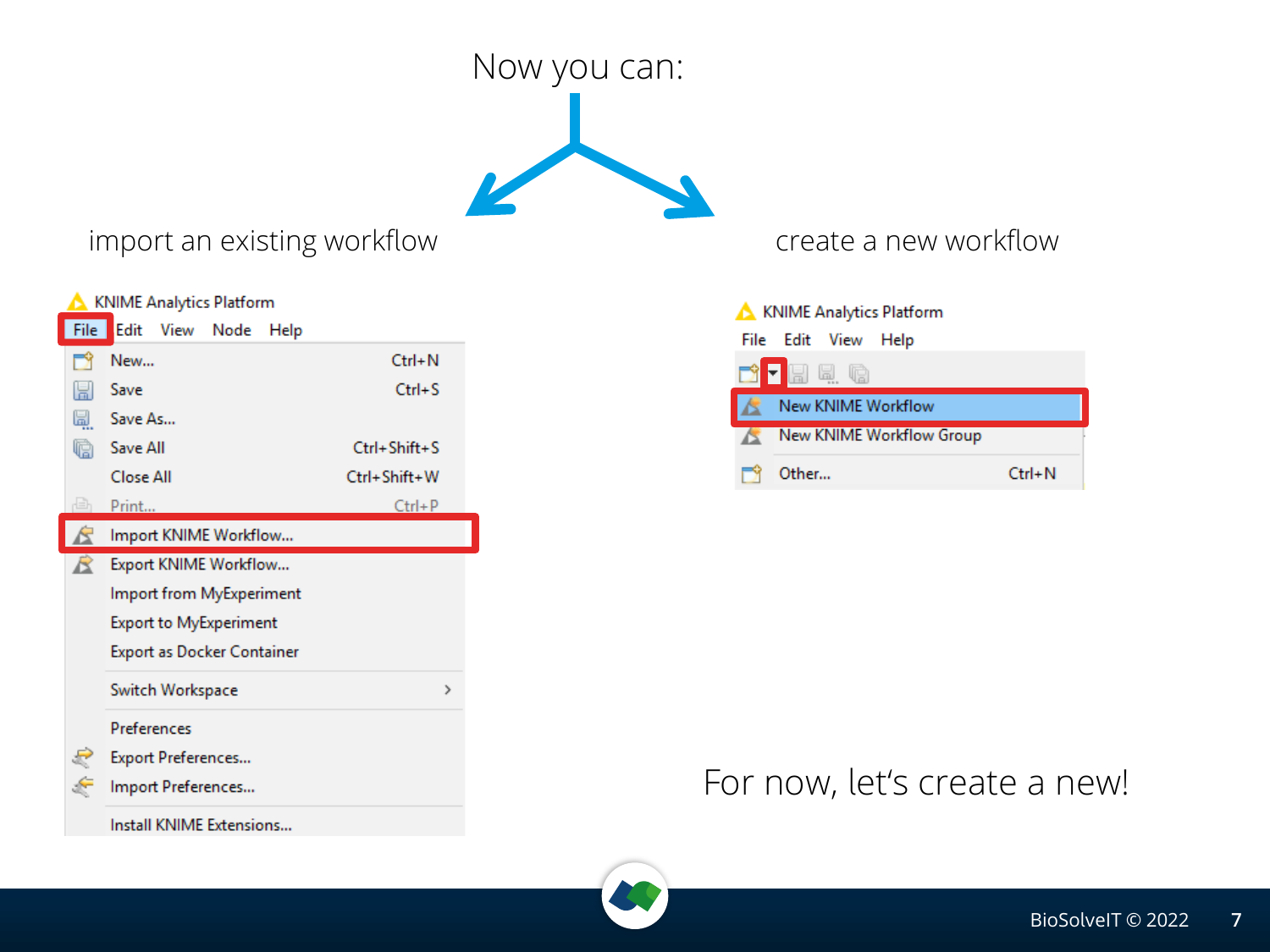1) We need a node to read our molecule file (an sdf). So we type sdf in the search dialog and drag and drop the *SDF reader* node to the workflow



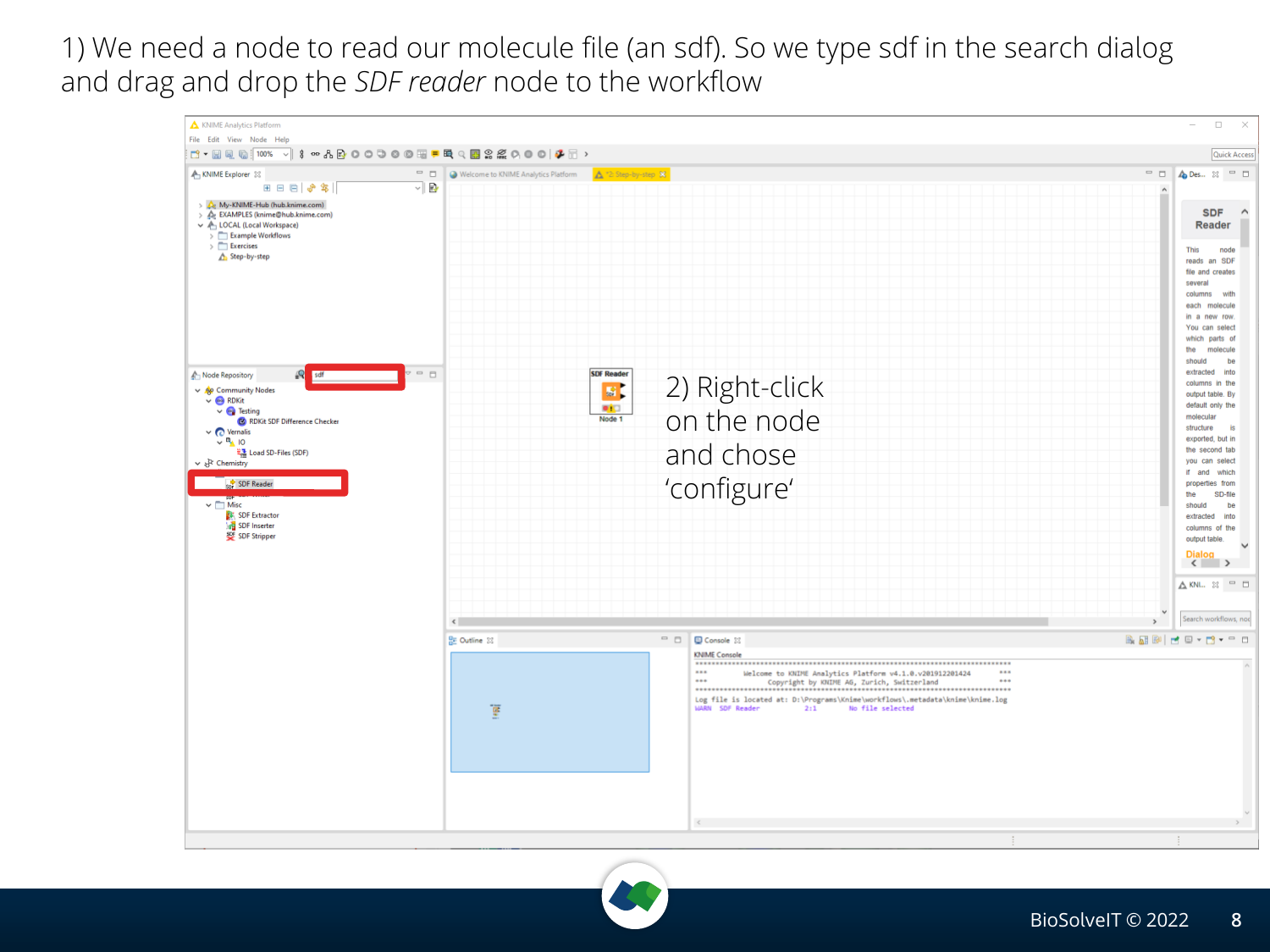

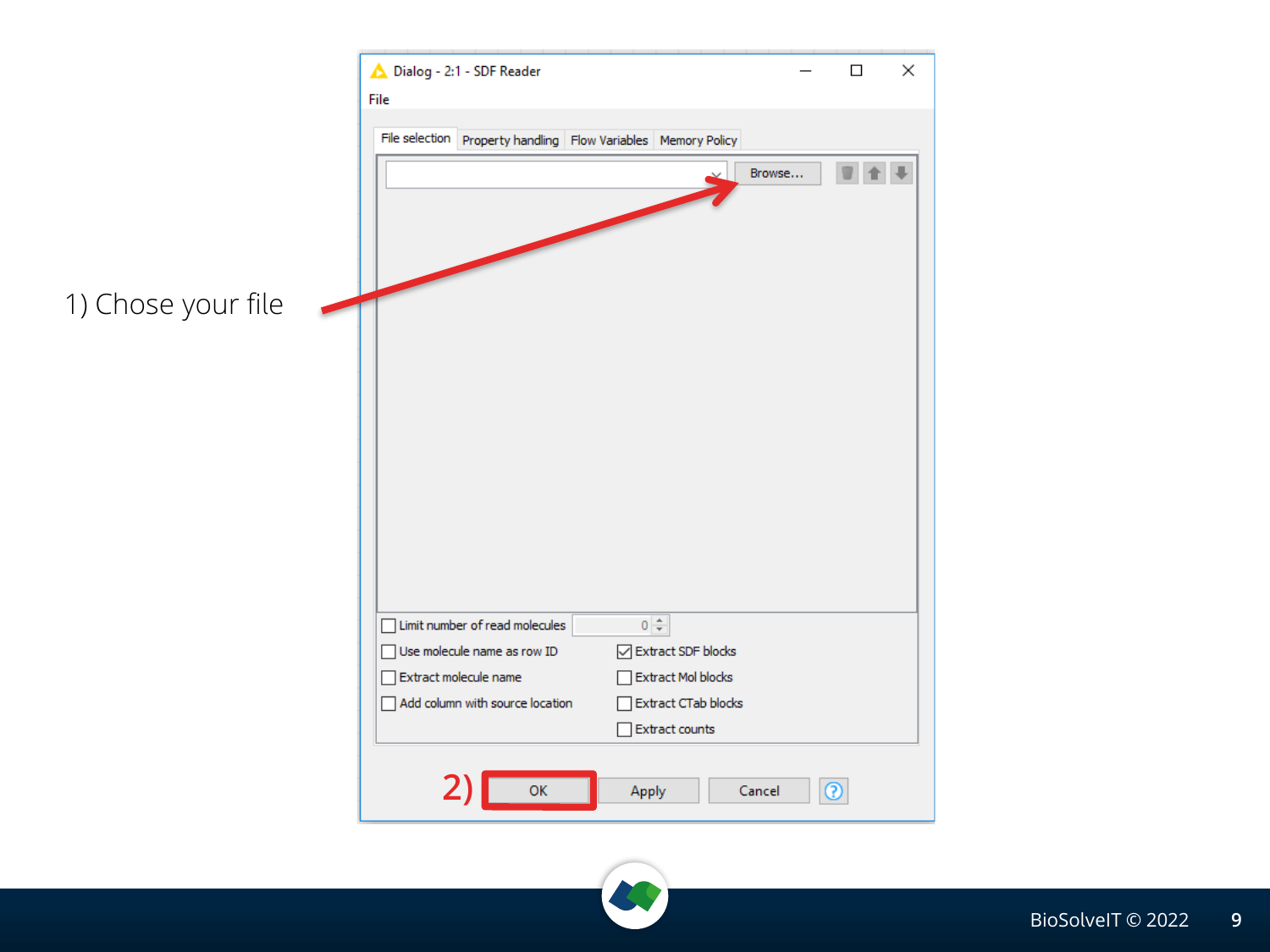| <b>SDF Reader</b>                   | <b>3D Coordinates</b><br>Generator | Dialog - 0:1999 - 3D Coordinates Generator<br>П<br>File                                                                       | × |
|-------------------------------------|------------------------------------|-------------------------------------------------------------------------------------------------------------------------------|---|
| Ø<br>load library                   |                                    | Options   Flow Variables   Job Manager Selection   Memory Policy<br>- Input Settings<br>Molecule column   spr Molecule $\sim$ |   |
|                                     |                                    | Output Settings<br>Target molecule type sdf $\sim$                                                                            |   |
|                                     |                                    | $\sqrt{ }$ Append input columns<br>Replace source molecule column                                                             |   |
|                                     |                                    | Keep debug files and show log after the run<br>П                                                                              |   |
| 1) Right-click on                   |                                    |                                                                                                                               |   |
| the node and<br>execute it, then it |                                    | ø<br><b>OK</b><br>Cancel<br>Apply                                                                                             |   |
| runs and (if                        |                                    | 2) We dron the 3D Coordinates                                                                                                 |   |

2) We drop the *3D Coordinates Generator* node to our workflow and configure it:



successful) turns

green.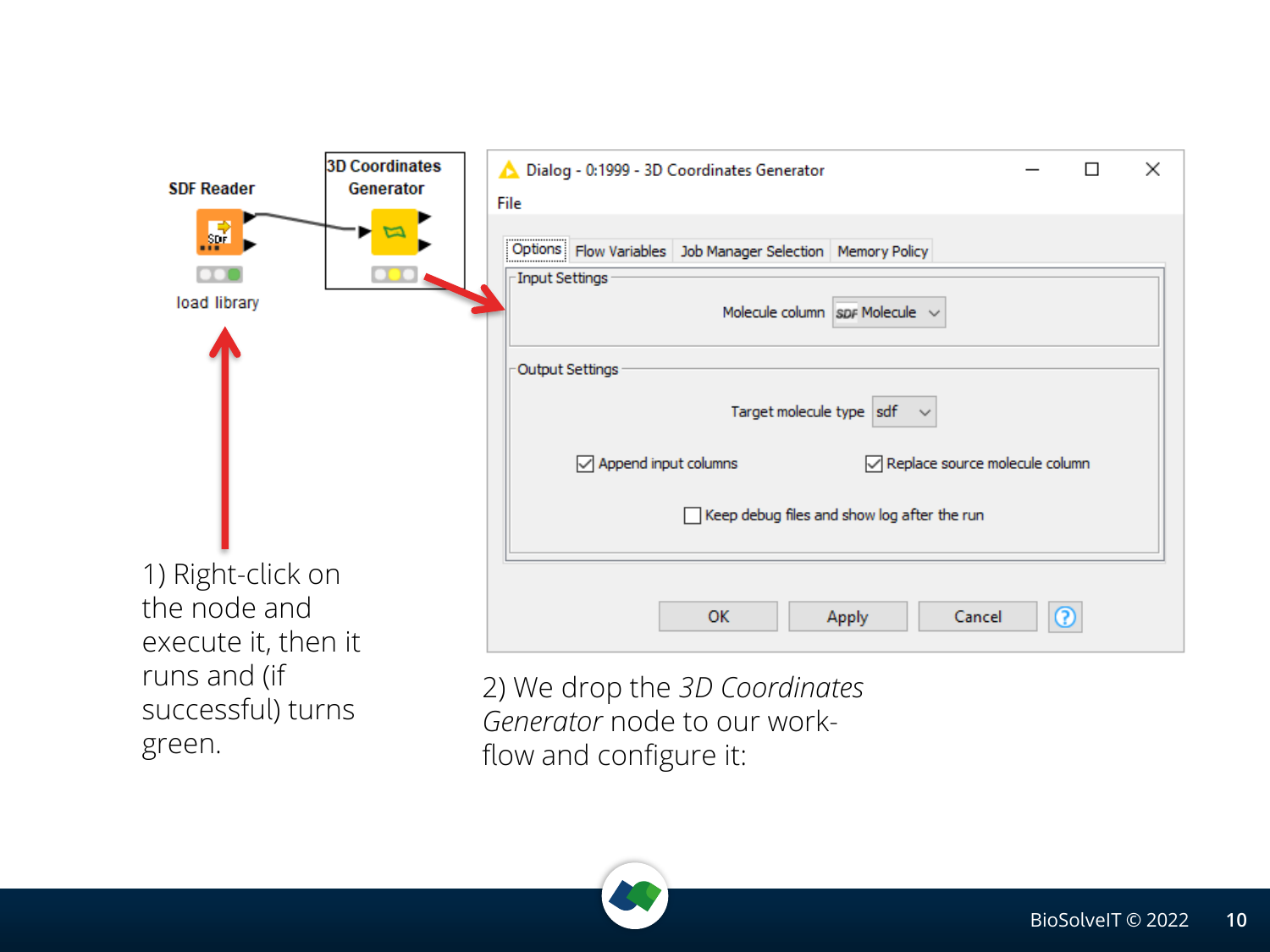

After running a node you can see the results by right-clicking on the node. In the last section you can check the outcome.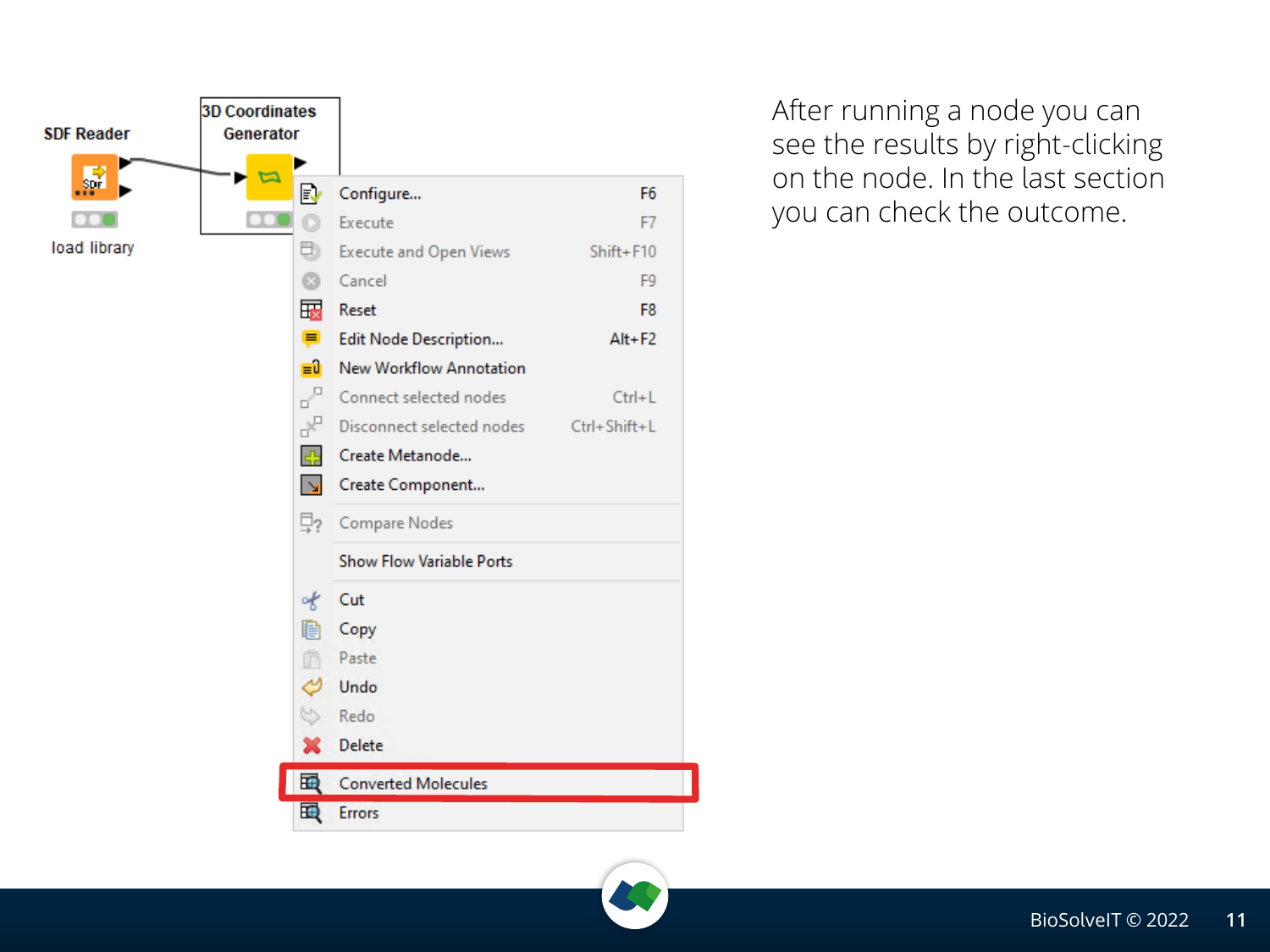

Next we need a to prepare the receptor, which is done with the *SeeSAR Interactive GUI* node.

- 1) Execute this node to open the interface
- 2) (Down-)load a crystal structure (PDB)
- 3) Define the binding site
- 4) Add your ligand to the "Analyzer" mode
- 5) Optionally set pharmacophore constraints in the docking mode
- 6) Save your project upon closing SeeSAR.

Video tutorials how to use SeeSAR can be found here: [https://www.biosolveit.de/SeeSAR](https://www.biosolveit.de/SeeSAR#help)

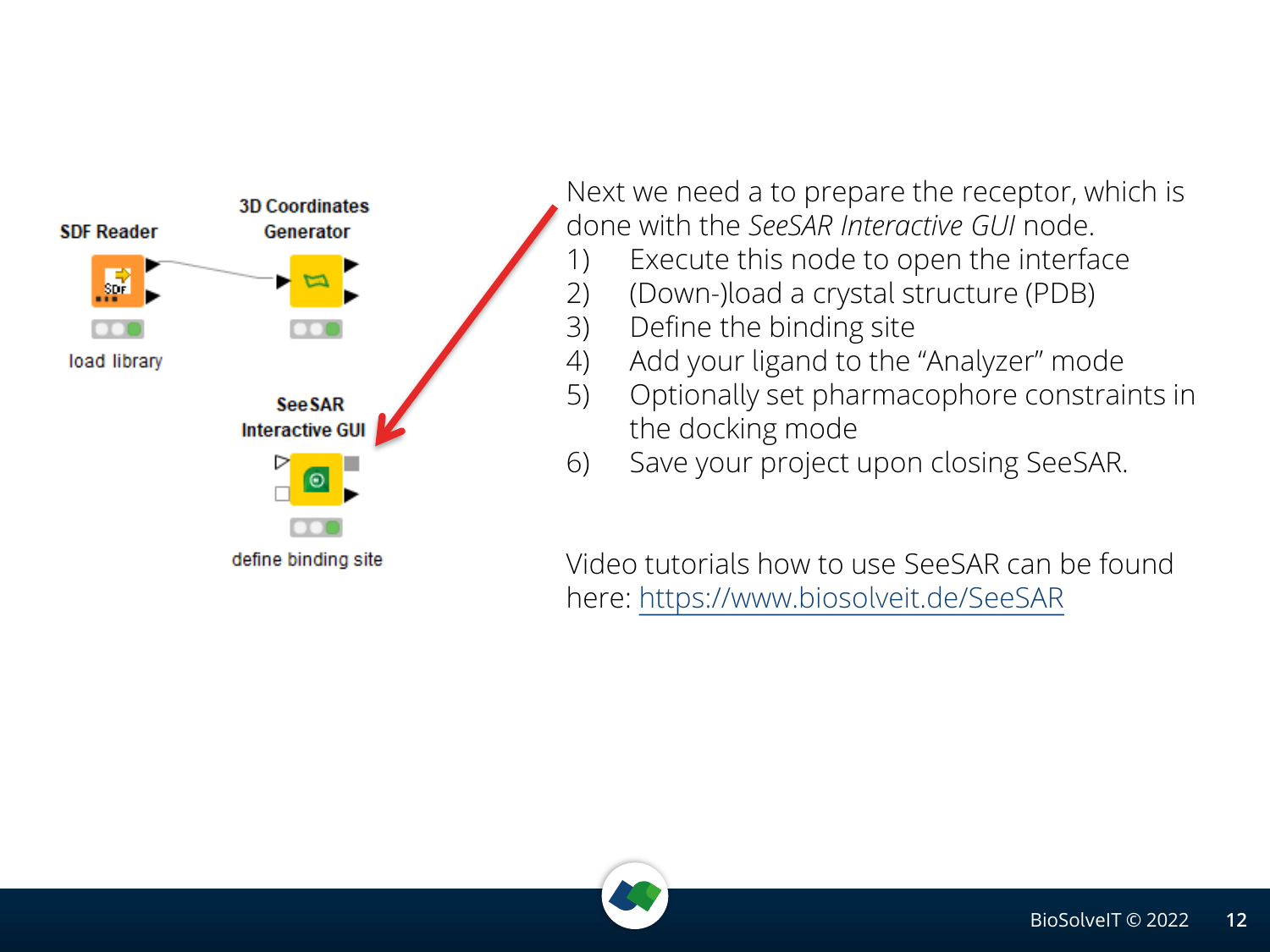Now the compounds and the receptor come together in the *Docking (FlexX)* node. In the configuration dialog you can chose the number of poses (10 is default). Check 'Append all data columns' box to keep all data from your sdf. Make sure you chose the right molecule column!



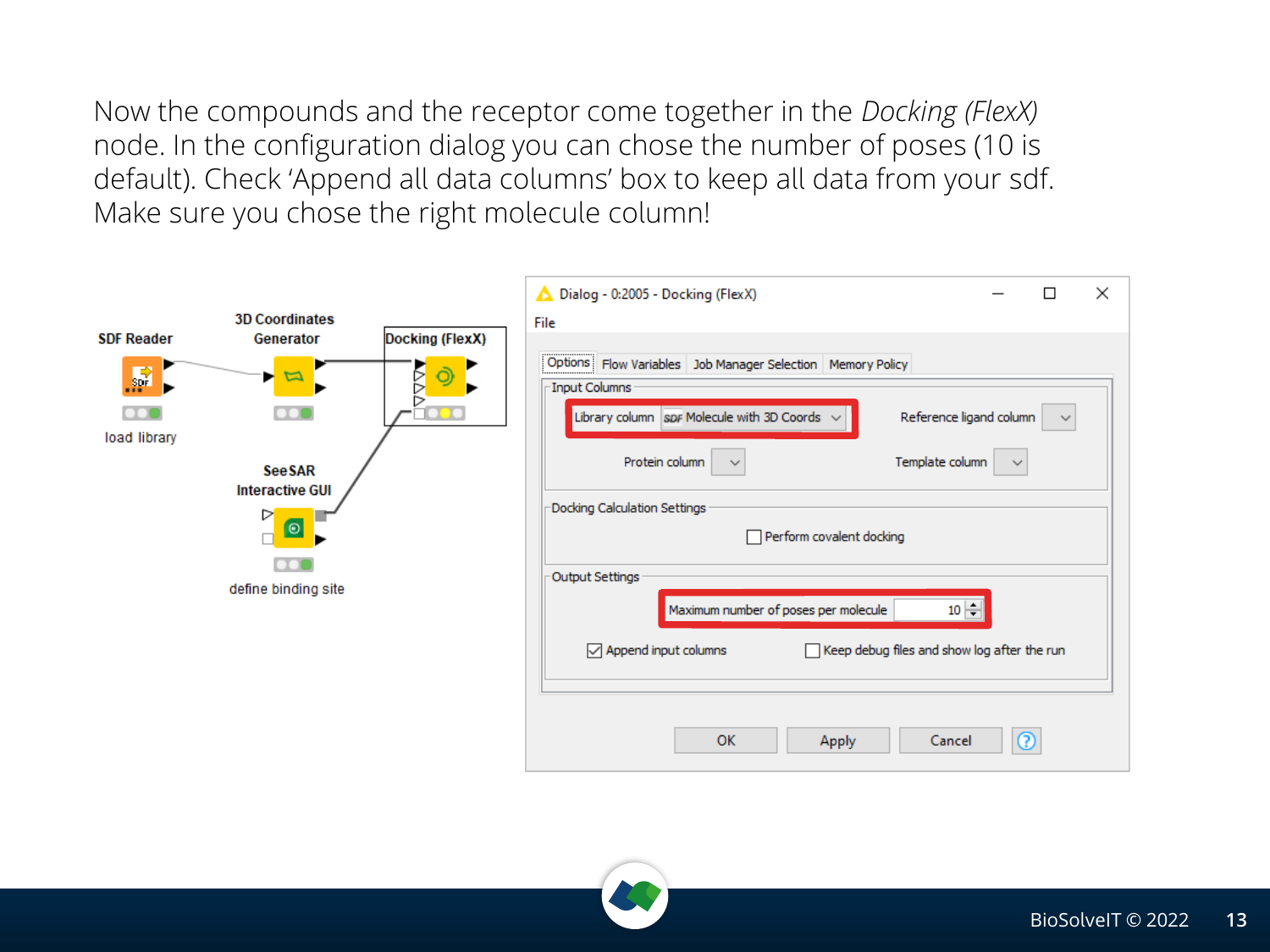After the docking, we want to score the generated poses. Therefore, we include an *Affinity Calculatotr (HYDE)* node. Connect the docking results and the *SeeSAR Interactive GUI* as indicated below.



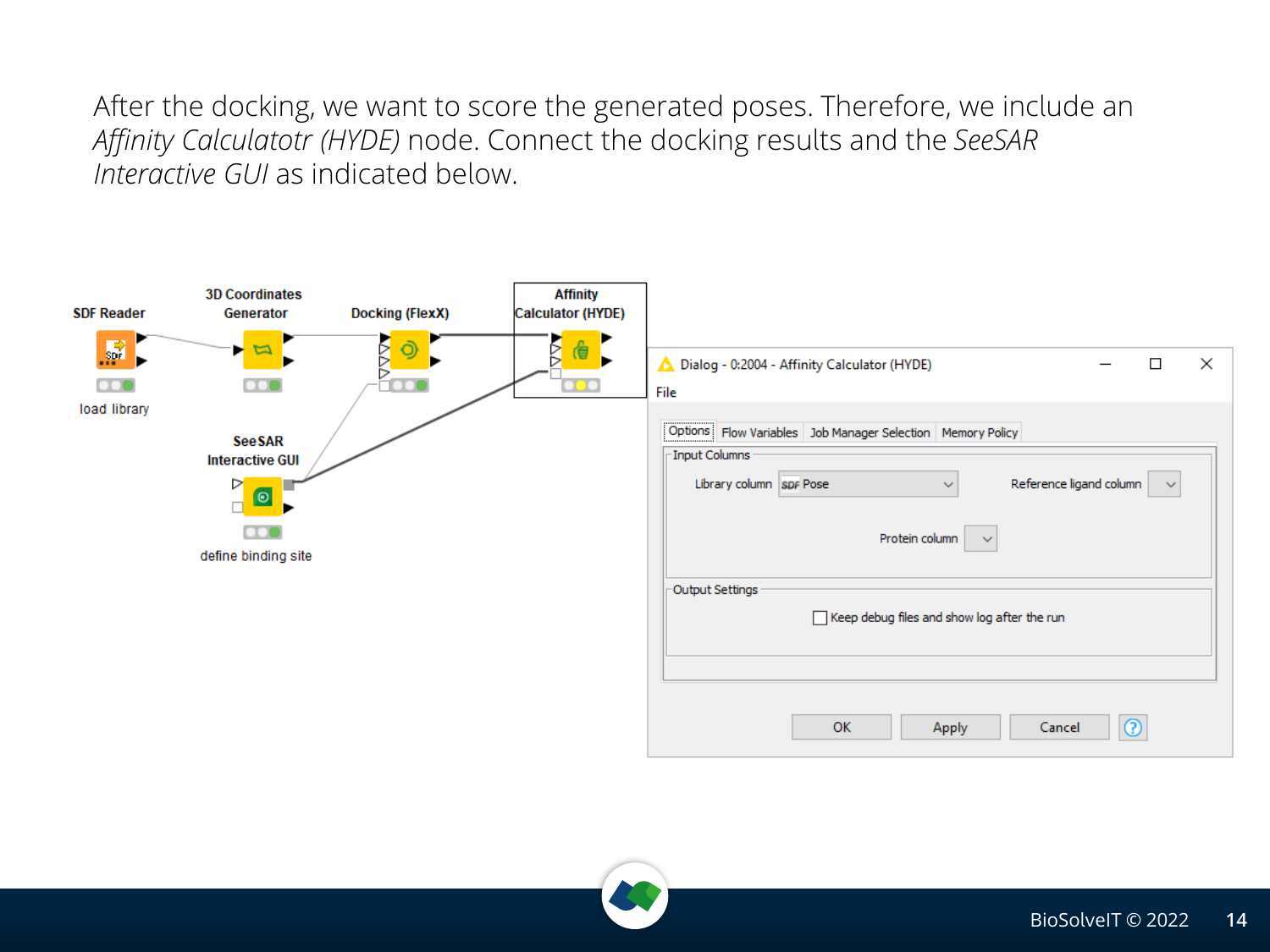Add the *SeeSAR Interactive GUI* node to see the results after docking and scoring. When you execute this node, a SeeSAR window will open.



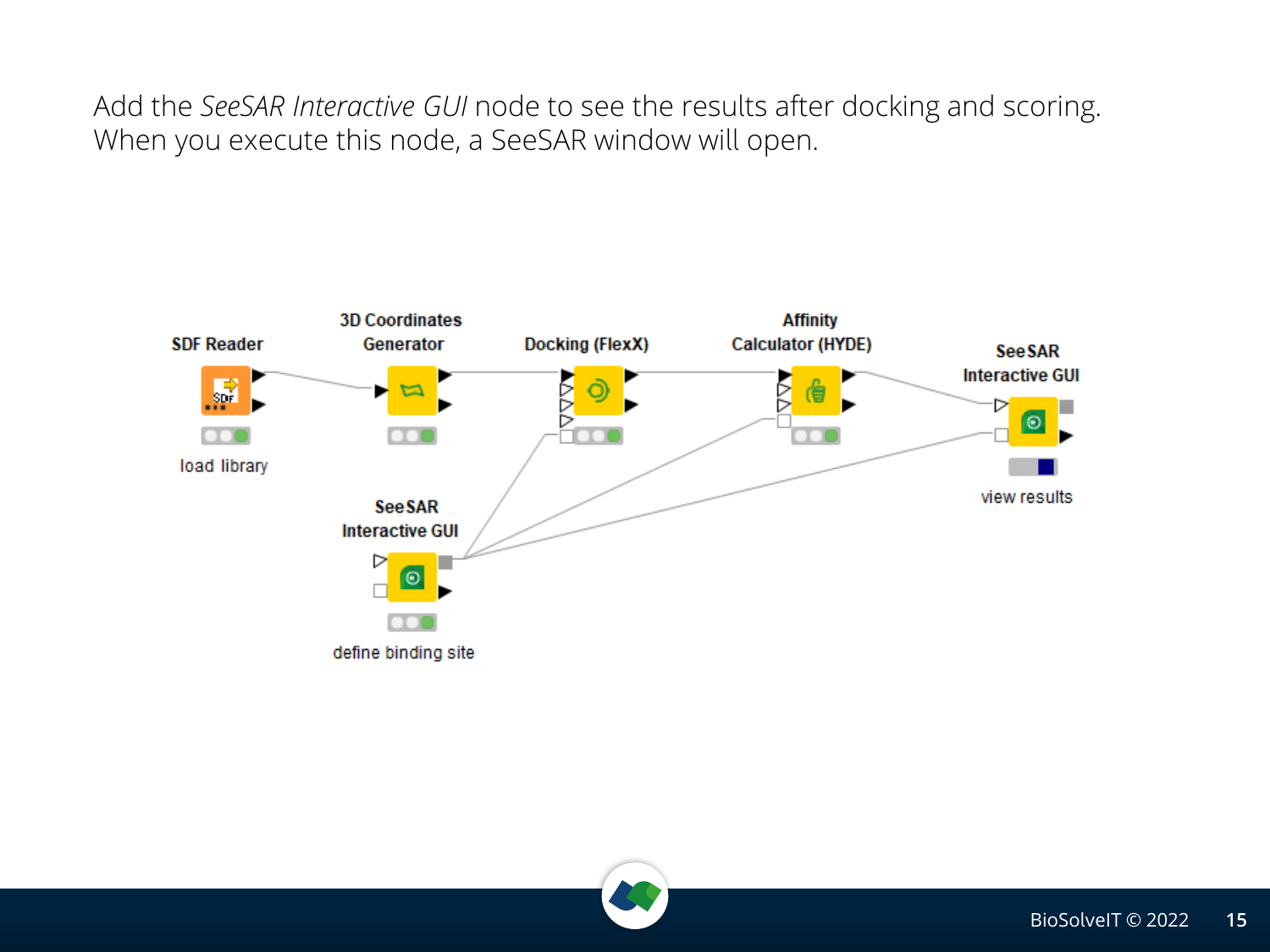## **Find some ready to use workflows:**



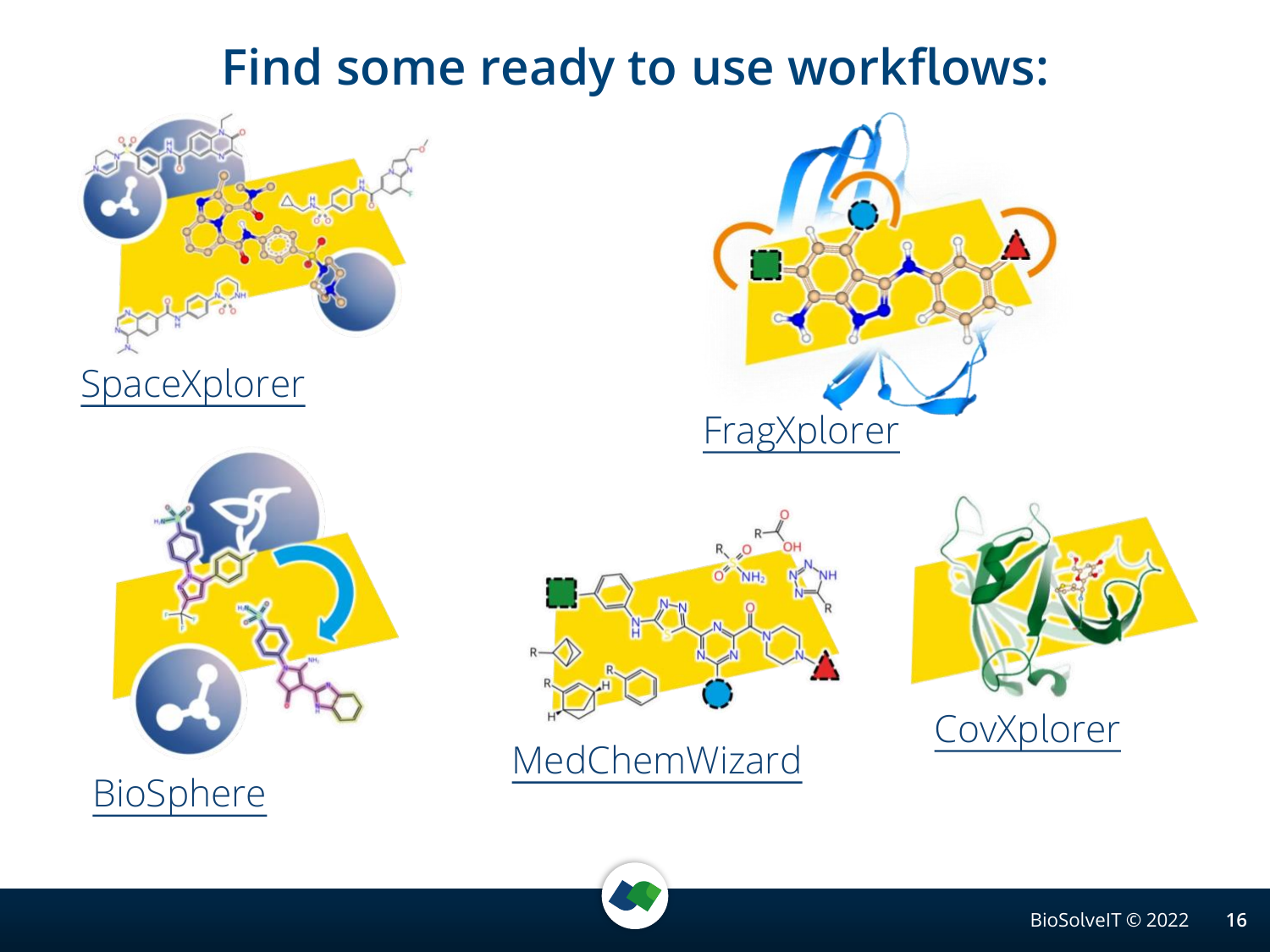

## Enjoy working with BioSolveIT software in KNIME and

## **expect actives!**